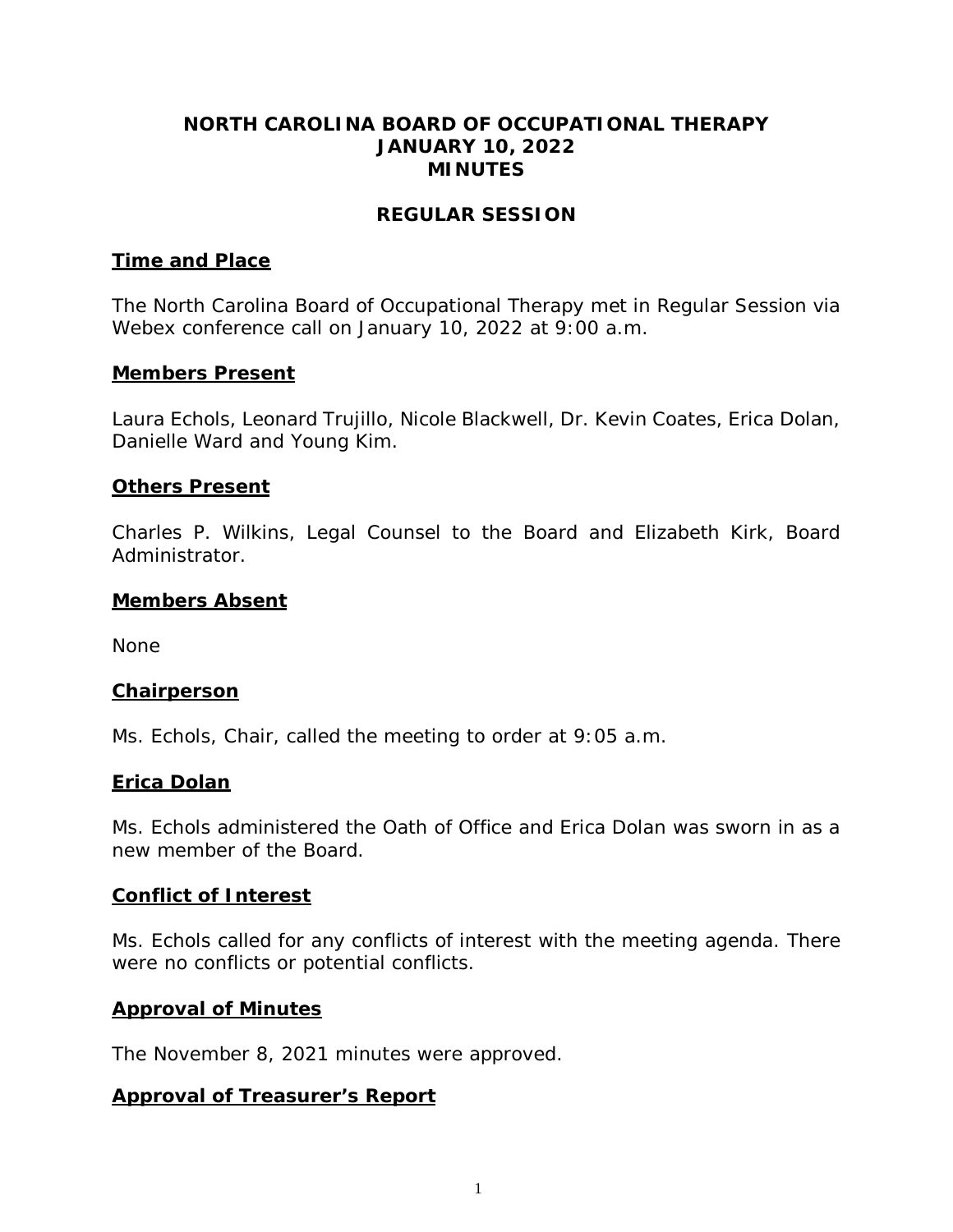The treasurer's report for November 1, 2021 through December 31, 2021 was discussed and approved as submitted.

# **2020-2021 Financial Audit**

The 2020-2021 financial audit was reviewed and approved as submitted.

## **Administrator's Report**

The administrator's report was reviewed and approved as submitted.

## **Legal Services Committee**

Ms. Blackwell reported the Committee reviewed a bill from Broughton Wilkins Sugg & Thompson, PLLC for the months of November and December 2021 for eight (8) disciplinary proceedings. The total hours worked was 8.90 and the total fees are \$2,225. The Board closed one disciplinary file following the November 2021 Board meeting and currently has ten disciplinary files pending. Upon motion made and seconded, the bill was approved for payment.

# **OLD BUSINESS**

The Board reviewed correspondence and general information received following the last Board meeting.

## **Strategic Planning Retreat**

The Board held a retreat on June 14-16, 2019 at the Rizzo Conference Center in Chapel Hill, NC. The Board reviewed the retreat to-do list developed by Board staff and agreed to continue working on the to-do list.

## **NC Legislature**

Mr. Wilkins reported on bills pending in the North Carolina General Assembly.

# **CLEAR**

## **a. 2022 Annual Meeting**

Board members were advised the 2022 Annual Meeting is meeting in Lousville, Kentucky on September 14-17, 2022.

# **b. 2023 International Congress**

Board members were advised the 2023 International Congress is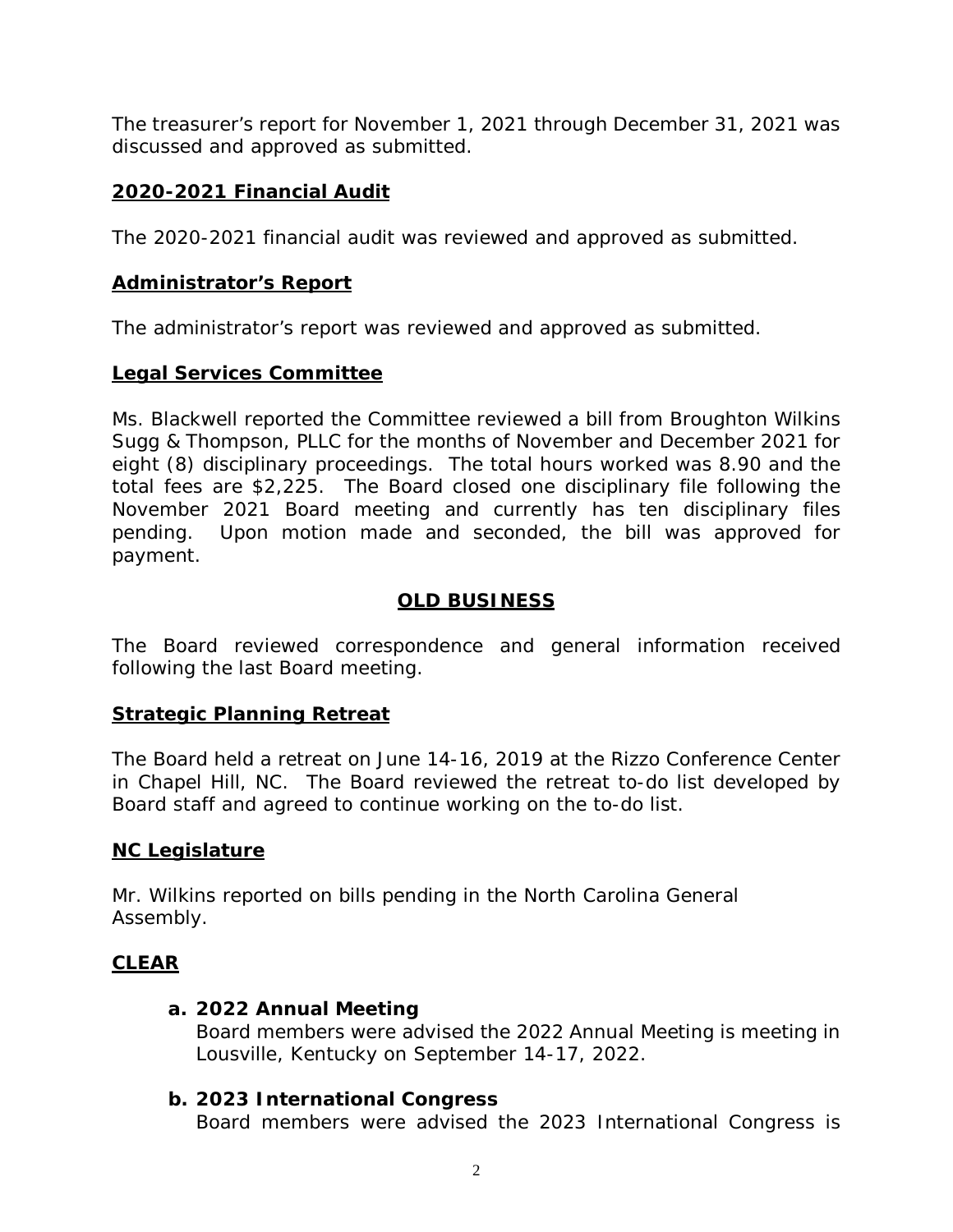meeting in Dublin, Ireland in the summer of 2023.

# **AOTA**

### **a. 2022 Conference**

Board members were advised the 2022 annual conference is meeting virtually and in-person in San Antonio, Texas, March 31, 2022 through April 3, 2022. Mr. Kim and Mr. Trujillo agreed to attend.

## **b. OT News for You**

Board members reviewed an email dated October 21, 2021 regarding news from AOTA.

## **c. December 2021 ACOTE Actions**

Board members reviewed an email dated January 4, 2022 regarding the December 2021 ACOTE Actions.

## **NCOTA 2022 Spring Conference**

Board members were advised the NCOTA 2022 Spring Conference is meeting virtually and in-person in Winston-Salem, North Carolina on April 9, 2022.

## **FARB 2022-2024 Forums**

Board members were advised of the various FARB forums from 2022 through 2024.

# **Update on review of OT Compact**

Ms. Kirk informed the Board that this item will remain on the agenda for future discussion.

# **Response to Linda Davis regarding military rules and guidelines**

Board members reviewed an email dated November 9, 2021 from Mr. Wilkins to Linda Davis regarding military rules and guidelines.

## **Response to Sandra Shelton regarding her practice at Womack Army Medical Center**

Board members reviewed an email dated November 9, 2021 from Mr. Wilkins to Sandra Shelton regarding her practice at Womack Army Medical Center.

# **NEW BUSINESS**